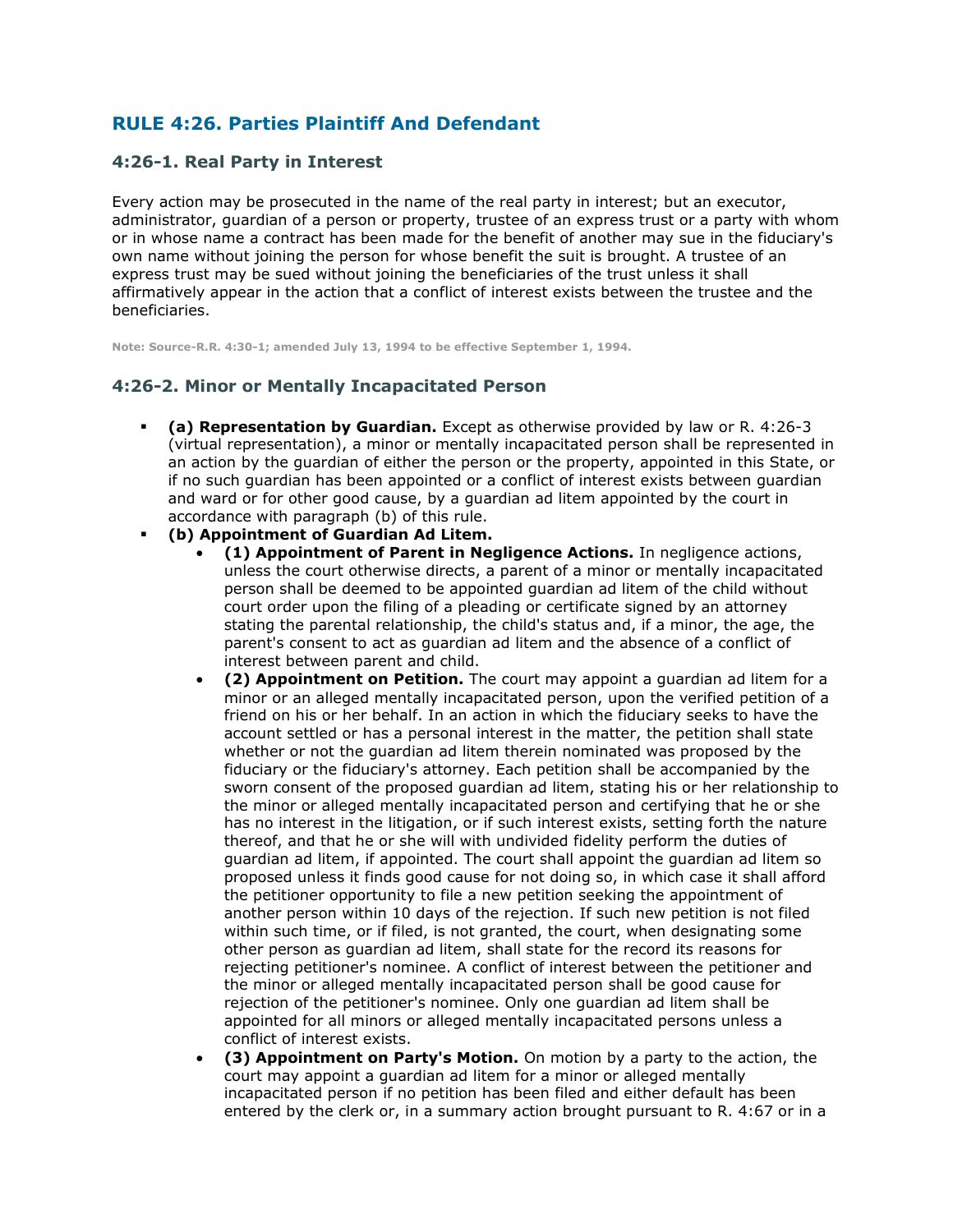probate action, 10 days have elapsed after service of the order. Notice of the motion shall be served at least 10 days before the return date fixed therein upon the appropriate persons designated in R.  $4:4-4(a)(1)(2)(3)$  or (c) either personally, at the time of service of process or thereafter, or by registered or certified mail, return receipt requested. The court on ex parte motion may, in lieu thereof, fix such notice of the motion, given to such persons in such manner as it deems appropriate.

- **(4) Appointment on Court's Motion.** The court may appoint a guardian ad litem for a minor or alleged mentally incapacitated person on its own motion.
- **(c) Allowance of Fees.** A guardian ad litem appointed pursuant to this rule or R. 4:26- 3(c) (failure of virtual representation) who intends to apply for an allowance of a fee shall serve upon all parties and file with the court at least 7 days before the hearing a written notice of the amount applied for stating that the report and affidavit of services (unless no such affidavit is required under R. 4:87-7) have been filed and that copies thereof will be furnished on request.
- **(d) Filing Foreclosure Reports.** Notwithstanding the appointment of a guardian ad litem in a foreclosure action to represent the interests of a minor or incapacitated person by a judge, if the written report of the guardian ad litem raises no objection or dispute as to the right to foreclosure, the report shall be filed with the Superior Court Clerk in Trenton. Reports which raise an objection or dispute shall be filed with the judge who appointed the guardian ad litem.

**Note: Source-R.R. 4:30-2(a)(b)(c), 7:12-6; paragraph (b) amended July 16, 1981 to be effective September 14, 1981; paragraphs (a), (b) and (c) amended July 14, 1992 to be effective September 1, 1992; paragraph (b)(3) amended July 13, 1994 to be effective September 1, 1994; caption amended, and paragraphs (a), (b)(1), (b)(2), (b)(3), and (b)(4) amended July 12, 2002 to be effective September 3, 2002; new paragraph (d) added July 9, 2008 to be effective September 1, 2008.**

#### **4:26-3. Virtual Representation of Future Interest**

- **(a) Representation by Presumptive Taker.** In an action affecting property in which any person in being or unborn has or may have a future interest other than a life or lesser estate, or where it is not known or is difficult to ascertain who is the person or class having such interest, it shall be necessary to join as parties to the action only the person or persons who would be entitled to such property if the event or contingency terminating all present estates and successive life or lesser estates therein had occurred on the date of the commencement of the action, and the judgment entered therein shall be binding upon all persons, whether in being or not, who may claim the future interest in the property, unless it shall affirmatively appear in the action that there exists a conflict of interest between the persons so joined and the persons not joined. Should such conflict exist, the court may, in its discretion, appoint from among the persons then next entitled upon the occurrence of the event or contingency, one person to represent all persons (whether in being or not) who may claim any future interest in the property.
- **(b) Representation by Donee of Power of Appointment.** Where a party to an action is the donee of a power of appointment of any type, it shall not be necessary to join the potential or permissible appointees of the power or takers in default, and the judgment entered therein shall be binding upon the appointees, unless it shall affirmatively appear in the action that there exists a conflict of interest between the donee of the power and the appointees.
- **(c) Representation by Other Parties or Guardians.** In an action in which the interests of a person not in being are or may be affected or in which it is not known or is difficult to ascertain who is the person or class affected thereby and as to which paragraphs (a) and (b) are inapplicable because of the lack of a representative as therein described or because of the nature of the interest involved, the court, in its discretion, may appoint a party to the action to represent such persons, and the judgment entered therein shall be binding upon the persons so represented. If, however, it shall appear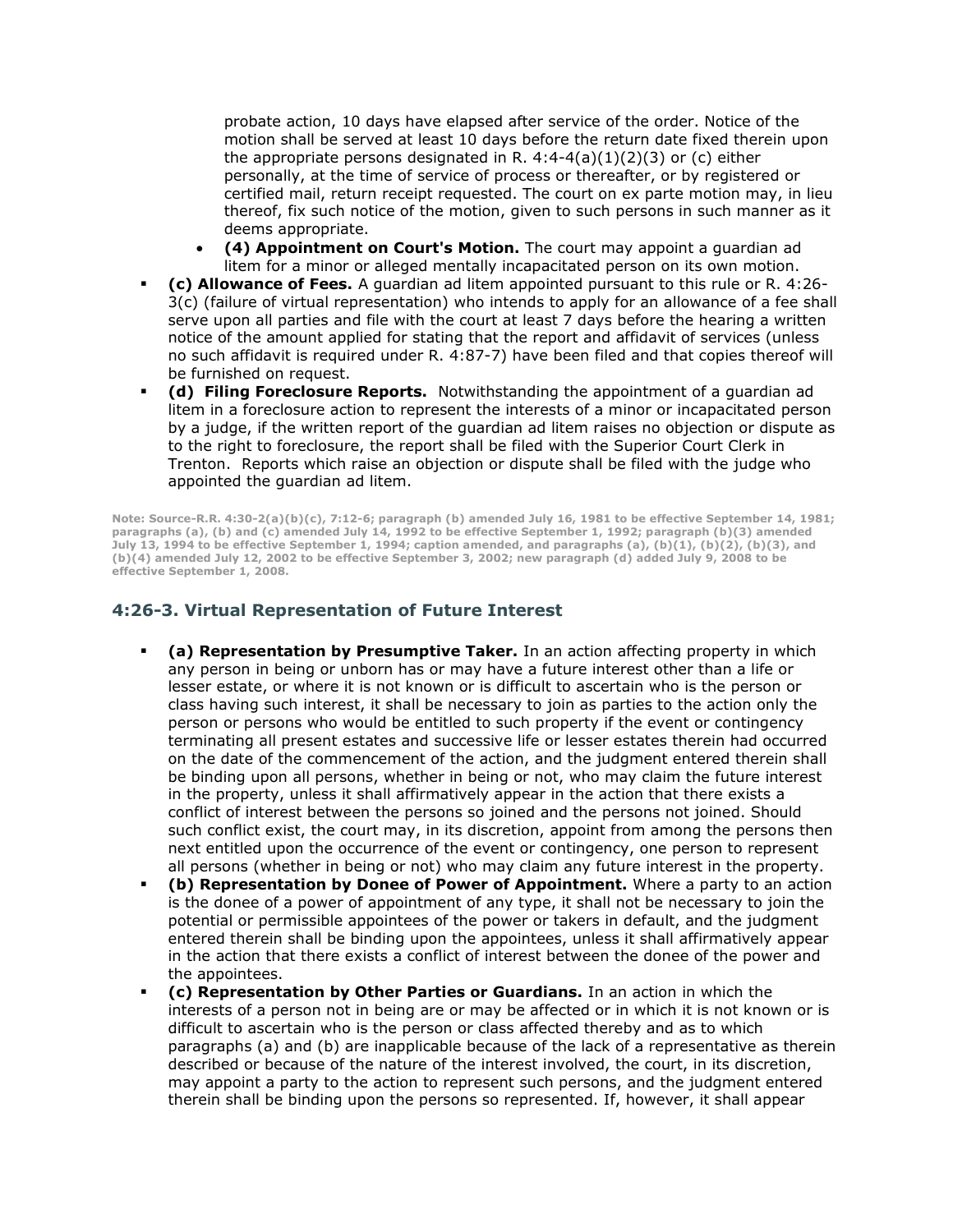that no party to the action adequately represents the interests of such persons, the court shall appoint a guardian ad litem to represent them.

 **(d) Joinder of Additional Parties.** Notwithstanding paragraphs (a), (b) and (c) hereof, the court, in its discretion, may require the joinder of additional persons.

**Note: Source-R.R. 4:30-3. Paragraph (b) amended July 14, 1992 to be effective September 1, 1992.**

### **4:26-4. Fictitious Names; In Personam Actions**

In any action, irrespective of the amount in controversy, other than an action governed by R. 4:4-5 (affecting specific property or a res), if the defendant's true name is unknown to the plaintiff, process may issue against the defendant under a fictitious name, stating it to be fictitious and adding an appropriate description sufficient for identification. Plaintiff shall on motion, prior to judgment, amend the complaint to state defendant's true name, such motion to be accompanied by an affidavit stating the manner in which that information was obtained. If, however, defendant acknowledges his or her true name by written appearance or orally in open court, the complaint may be amended without notice and affidavit. No final judgment shall be entered against a person designated by a fictitious name.

**Note: Source-R.R. 7:4-5 (first paragraph); amended July 15, 1982 to be effective September 13, 1982; amended July 26, 1984 to be effective September 10, 1984; amended July 13, 1994 to be effective September 1, 1994.**

### **4:26-5. Unknown Defendants: In Rem Actions**

- **(a) Applicability.** R. 4:26-5 applies only to actions governed by R. 4:4-5 (actions affecting specific property or a res).
- **(b) Description of Unknown Defendants.** When it shall appear by the affidavit of inguiry required by R.  $4:4-5(a)(3)$  that the affiant has been unable to ascertain whether or not any person who is a proper party defendant is married, or, if married, the given name of the wife of such male defendant or the surname and either the given name or initial thereof of the husband of such female defendant, or that the affiant has been unable to ascertain whether or not any person who is a proper party defendant is still the owner of the specific property or res or any interest therein, and has been unable to ascertain the names and residences of any of the person's successors in right, title and interest in the same, or that the affiant has been unable to ascertain whether or not such person is still alive, or if such person is known or believed to be dead, that the affiant has been unable, in either case, to ascertain the names and residences of such person's heirs, devisees or personal representatives or his, hers, their, or any of their, successors in right, title or interest in the property or res or interest therein, or of such of them as may be proper parties defendant in the action, any such person or unknown person or persons may be made a party defendant by such of the following designations as may be appropriate:
	- **(1)** As to any such male person and such wife, if he has any, by designating such male person by his proper given name and surname, as it appears of record or otherwise, and by designating such wife by the given name and surname of such male person, as it so appears, with "Mrs." prefixed thereto; or
	- **(2)** As to any such female person and such husband, if she has any, by designating such female person by her proper given name and surname, as it appears, of record or otherwise, and by designating such husband either
		- **(i)** By the name of such female, as it so appears, as "Mr. ..., husband of ..." using such surname of such female person in the first blank and such given name and such surname of such female person in the second blank; or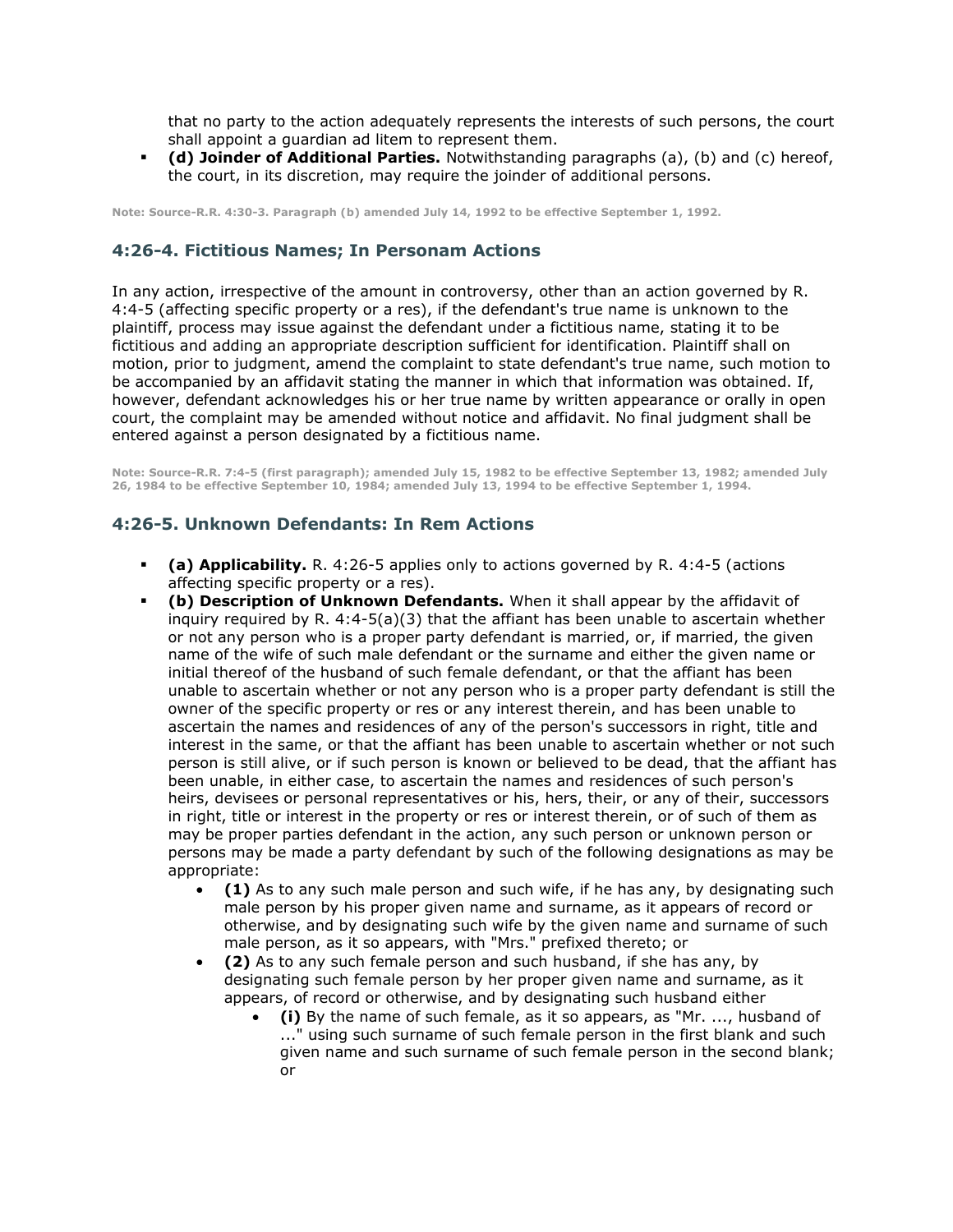- **(ii)** By the name "John Doe, husband of ..., said name of John Doe being fictitious," using the given name and surname of such female person in the blank; or
- **(3)** As to any such person, whether such person is still alive or whether it is not known whether such person is alive or dead, or if such person is known or is believed to be dead, and as to any such person's unknown heirs, devisees or personal representatives or his, hers, their, or any of their successors in right, title and interest in such specific property or interest therein or such res, thus: "..., his or her heirs, devisees and personal representatives and his, hers, their, or any of their, successors in right, title and interest," using the name of such person in the blank.
- **(c) Designation of Unknown Owner or Claimant.** When it shall appear by the affidavit of inquiry required by R.  $4:4-5(a)(3)$  that the affiant has been unable to ascertain the name or names of any unknown owner or claimant, such unknown owner or claimant may be made a party defendant and shall be sufficiently described for all purposes including service of process by the designation "Unknown Owner (or Unknown Claimant), his or her heirs, devisees and personal representatives, and his, hers, their or any of their successors in right, title and interest." Where title to real property or an interest therein or a lien or encumbrance thereon is involved, the inquiry shall include, and the affidavit of inquiry shall recite, reasonable diligence in searching the title, or having it searched, for a period of 60 years immediately prior to the commencement of the action. If such search does not disclose the name of a person who it is alleged or claimed owns the same or a part thereof, or some interest therein, or holds a lien or encumbrance thereon, the action may proceed against unknown owners or unknown claimants.
- **(d) Other Designations.** Where the manner of joining or designating an unknown defendant is not specifically fixed by this rule, the court may on motion with or without notice order the action to proceed against such defendant by fixing the manner and the designation by which the person shall be made a party defendant, adding a description of the person's interest in the action and stating so much of the person's name as is known.
- **(e) Effect of Designation.** The person or persons designated as set forth in R. 4:26-5 shall be deemed as a party defendant to the action and as sufficiently described for all purposes, including service of process.

**Note: Source-R.R. 4:30-4(a)(b) (first sentence) (c)(d)(e); introductory paragraph and paragraphs (b), (c) and (d) amended July 13, 1994 to be effective September 1, 1994; paragraph (c) amended July 23, 2010 to be effective September 1, 2010; paragraph (b) amended March 8, 2011 to be effective immediately.**

### **4:26-6. Initials or Contractions of First Name or Names; Effect on Filing of Complaints; Entry of Judgment; Notice or Certificate of Indebtedness**

Actions may be instituted against defendants designated by an initial letter or letters or a contraction of a given first name or names. Neither final judgment nor notice or certificate of indebtedness shall, however, be entered or filed against a defendant so designated unless either the defendant has been designated as provided by R. 4:26-5 or the plaintiff amends the complaint to state at least one full given name of the defendant or the court otherwise orders.

**Note: Source-R.R. 7.4-5 (second paragraph). Amended July 7, 1971 to be effective September 3, 1971; caption and text amended July 24, 1978 to be effective September 11, 1978.**

## **4:26-7. Public Officers**

A public officer suing or being sued in an official capacity may be described by the official title without the use of the officer's name.